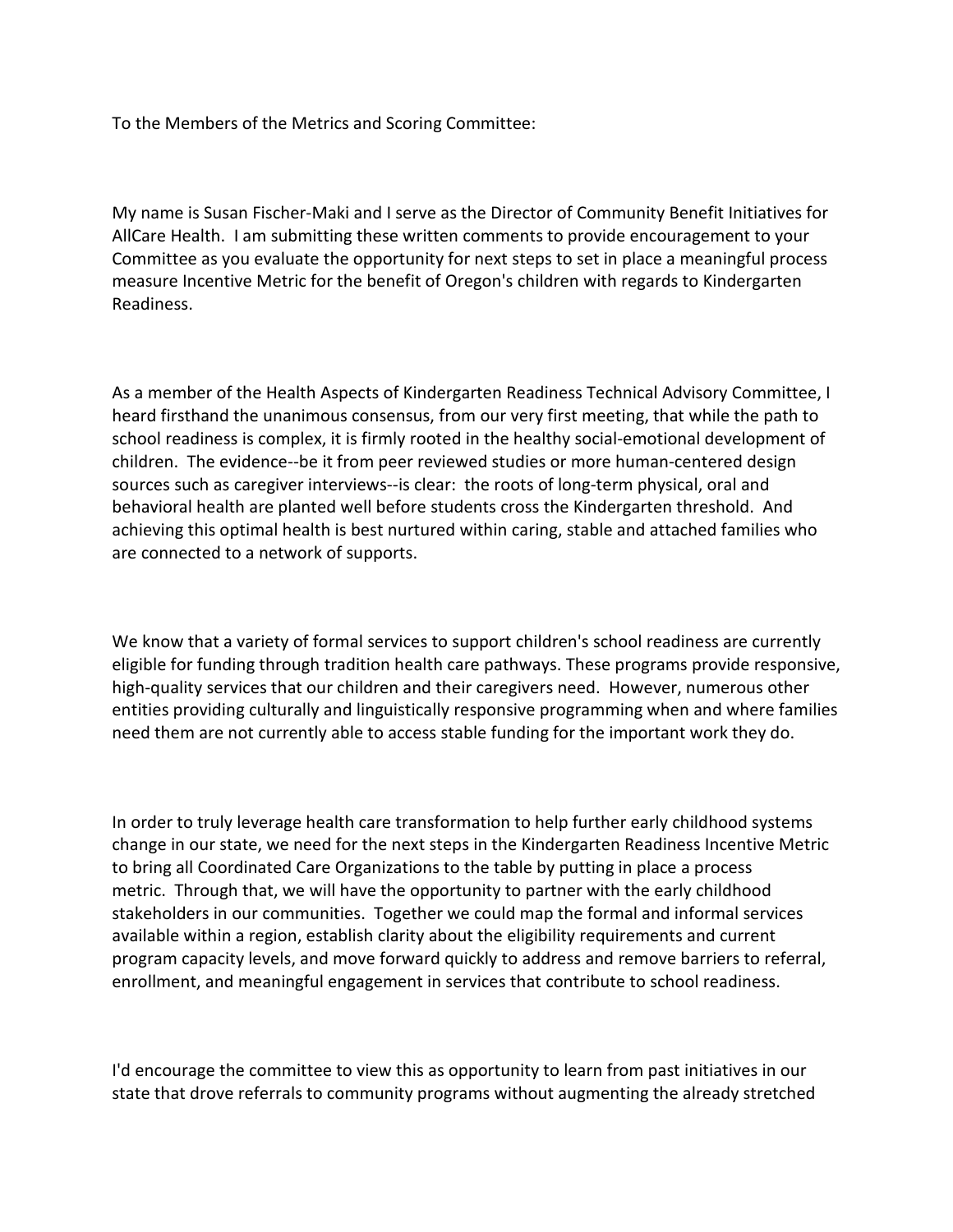thin budgets and workforce of Community Based Organization. By focusing the next step of this Incentive Metric on CCO engagement with community partners, resource mapping, planning for how to ensure inter-agency communication with member consent, and the development of pathways to bolster the quality and supply of services contributing to Kindergarten Readiness--you are setting the children, families, and professionals of our state up for success.

As a committee, I encourage you to consider the development of a process measure Incentive Metric to drive community alignment and partnerships for the benefit of Oregon's children with regards to Kindergarten Readiness. This next step has the potential to set us firmly on a glide path that will ensure high quality, best practices that utilize a multi-generational approach to raising up healthy children are able to meet the demand we will see as screening for socialemotional development comes to the forefront of our efforts in health care transformation.

Sincerely,

Susan Fischer-Maki, M.Ed.

Director of Community Benefit Initiatives

AllCare Health

541-840-5127 c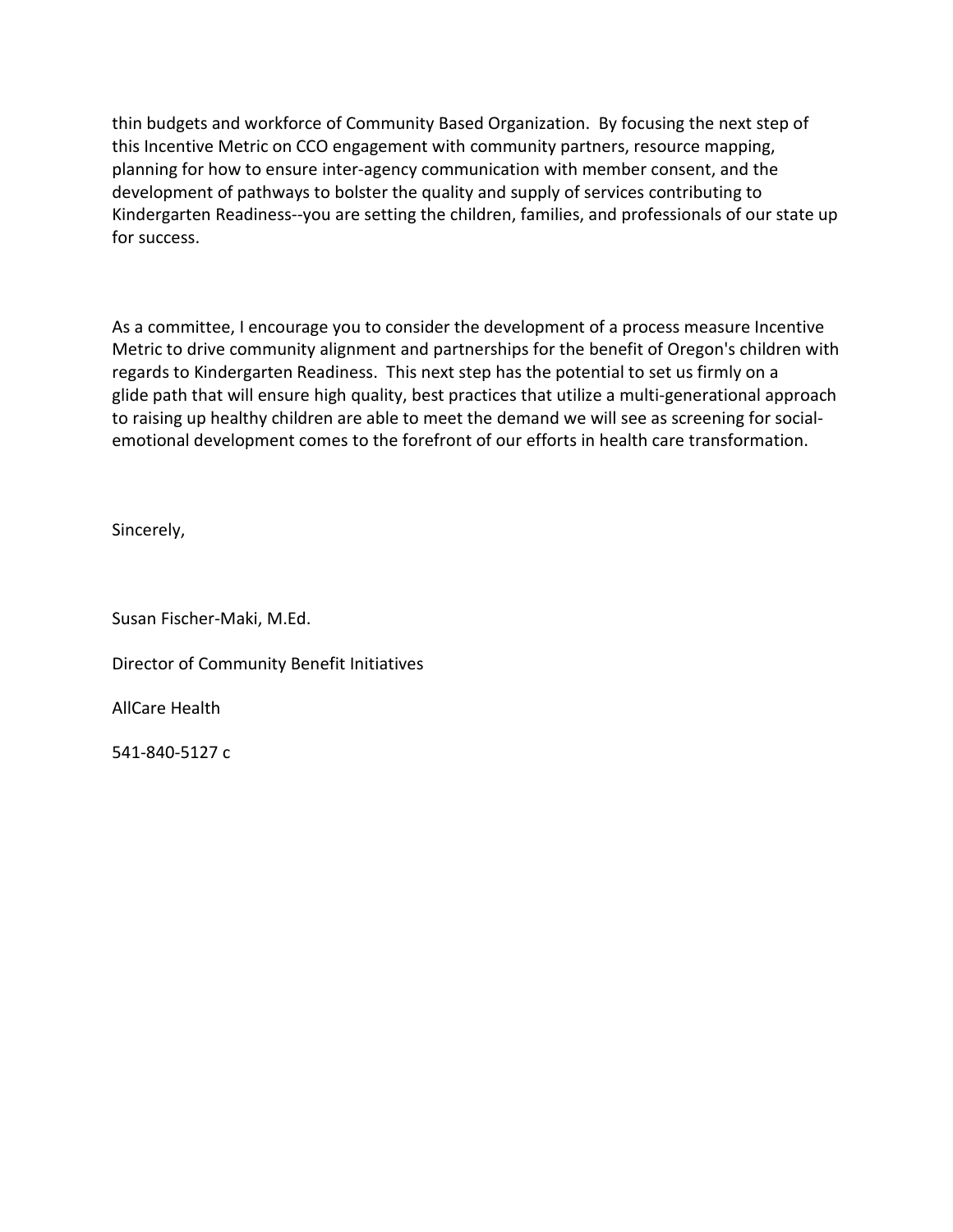| From:    | <b>PROUD ALLISON</b>                                                   |
|----------|------------------------------------------------------------------------|
| To:      | <b>PROUD ALLISON</b>                                                   |
| Subject: | FW: Support for CCO metric on young children's social-emotional health |
| Date:    | Wednesday, May 19, 2021 9:58:50 AM                                     |

**From:** Donna Mills <donna.mills@cohealthcouncil.org> **Sent:** Monday, May 17, 2021 3:22 PM **To:** Metrics Questions <Metrics.Questions@dhsoha.state.or.us> **Subject:** Support for CCO metric on young children's social-emotional health

**Think twice** before clicking on links or opening attachments. This email came from outside our organization and might not be safe. If you are not expecting an attachment, contact the sender before opening it.

Dear Metrics and Scoring Committee:

I am writing to urge the Metrics and Scoring committee to adopt the new, system-level CCO metric focused on children's social-emotional health as a 2022 CCO incentive metric. I strongly support the metric as the specific activities called for in the metric will galvanize transformative actions, discussions, and momentum to focus on the social-emotional health of children. This metric is needed as part of the pandemic response, given the lifelong importance of early relational health in young children and the social determinant that is being ready to learn in kindergarten, and the significant gaps in the continuum of culturally relevant and geographically accessible services.

The Central Oregon Health Council's mission is to serve as the community governing board for the CCO and connect the CCO, patients, providers, Central Oregon, and resources. We aim to support efforts that do health care better. We create a space for the health care partners in the region to work together. For us, health care partners include a lot more than your traditional doctors, dentists, and hospitals.

Due to alignment with a number of our Regional Health Improvement Priorities, the COHC provided funding and support for the *Pathways from Screening to Services: Ensuring Young Children At Risk for Developmental, Behavioral, and Social Emotional Delays are Ready for Kindergarten* an effort led by the Early Learning Hub of Central Oregon, in partnership with the Oregon Pediatric Improvement Partnership. Based on community-led and community-driven priorities, this effort included an intentional focus on addressing the gap in the continuum of social-emotional services available for children identified through screening as having a need. A number of the components of the systemlevel metric were implemented in our community, building off previous pilots in other regions and customized to our region to inform region-specific efforts that led to community-partners addressing gaps in services, attending trainings, and that resulted in increased access of services. The intentional focus on addressing equitable access to social-emotional health services and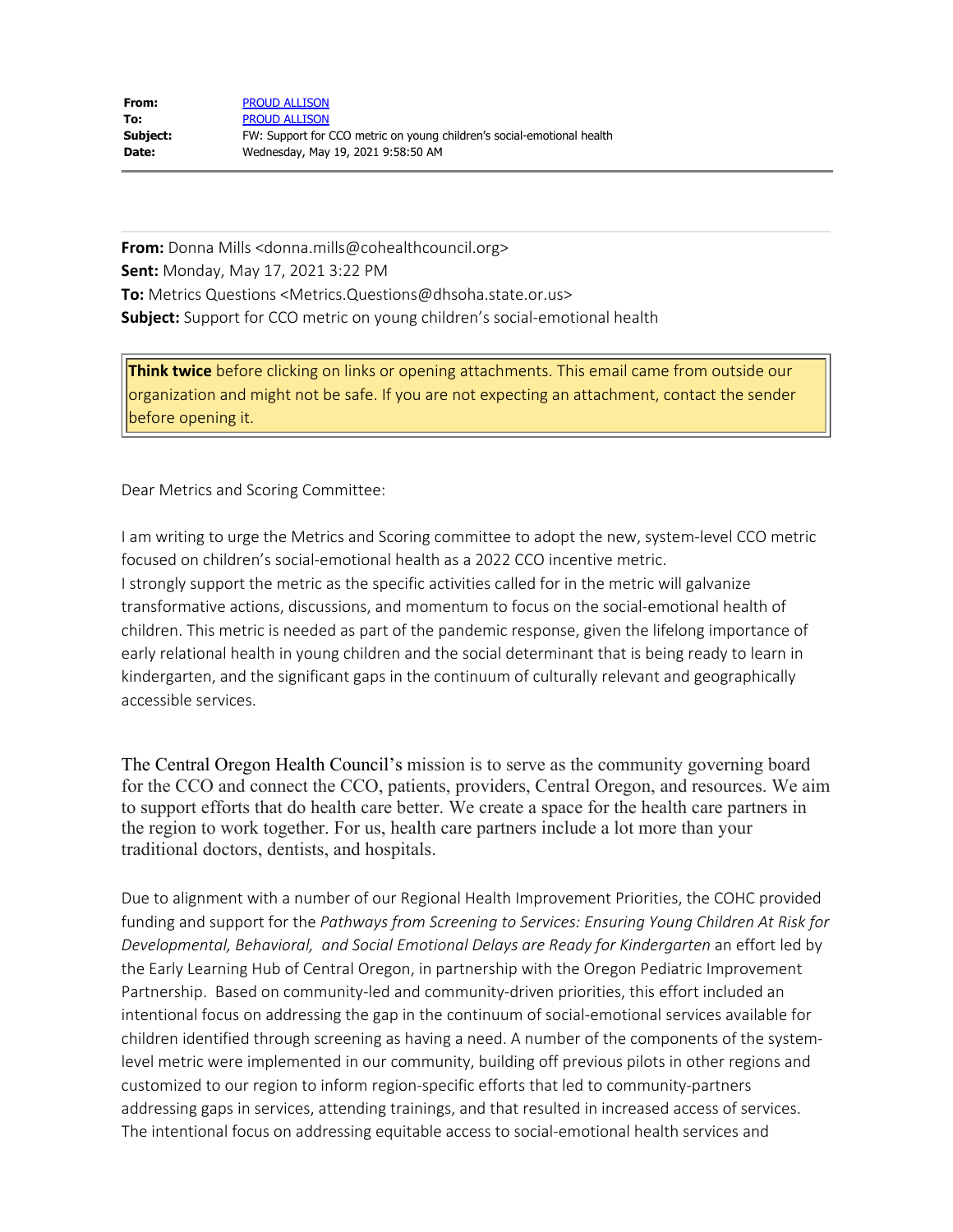culturally and linguistically appropriate services ensured our community considered strategies that address children who live in more rural parts of our region and whose parents would benefit from a behavioral health provider that spoke their language.

As we look forward to the important work needed in 2022 and beyond, we need metrics that will ensure we focus on populations, areas of care for which the systems need to work better, and that encourage cross sector collaboration. The specific activities called for in this timely metric align with several of the Regional Health Improvement Plans and, if adopted, will strongly encourage our region to consider how those plans can intentionally focus upstream on young children and their families. The transformational efforts supported through adoption as a CCO Incentive Metric will allow for and support targeted investments that focus on building lifelong health and socialemotional attachments, as we also balance controlling expenditures and the natural focus on highcosts adults that follows.

Thank you for your important work and for consideration of our support of this metric.

Donna Mills (she/her/hers) Executive Director Central Oregon Health Council [www.cohealthcouncil.org](https://urldefense.com/v3/__http:/www.cohealthcouncil.org__;!!OxGzbBZ6!Ij3hJtptO2ae6tj678k1ZNMBmbj7FILK32iuhgtbY20ZLfLk_ZhmVxkcS8H8a0XVZ0Pg-vSfsv_Qdfc$) [www.centraloregonhealthdata.org](https://urldefense.com/v3/__http:/www.centraloregonhealthdata.org__;!!OxGzbBZ6!Ij3hJtptO2ae6tj678k1ZNMBmbj7FILK32iuhgtbY20ZLfLk_ZhmVxkcS8H8a0XVZ0Pg-vSfvUDMpKA$) 541-480-9009 (cell) 541-306-3523 (office)

*"We partner with our communities to guide and align vision, strategy, and activities across industries for a healthier Central Oregon"*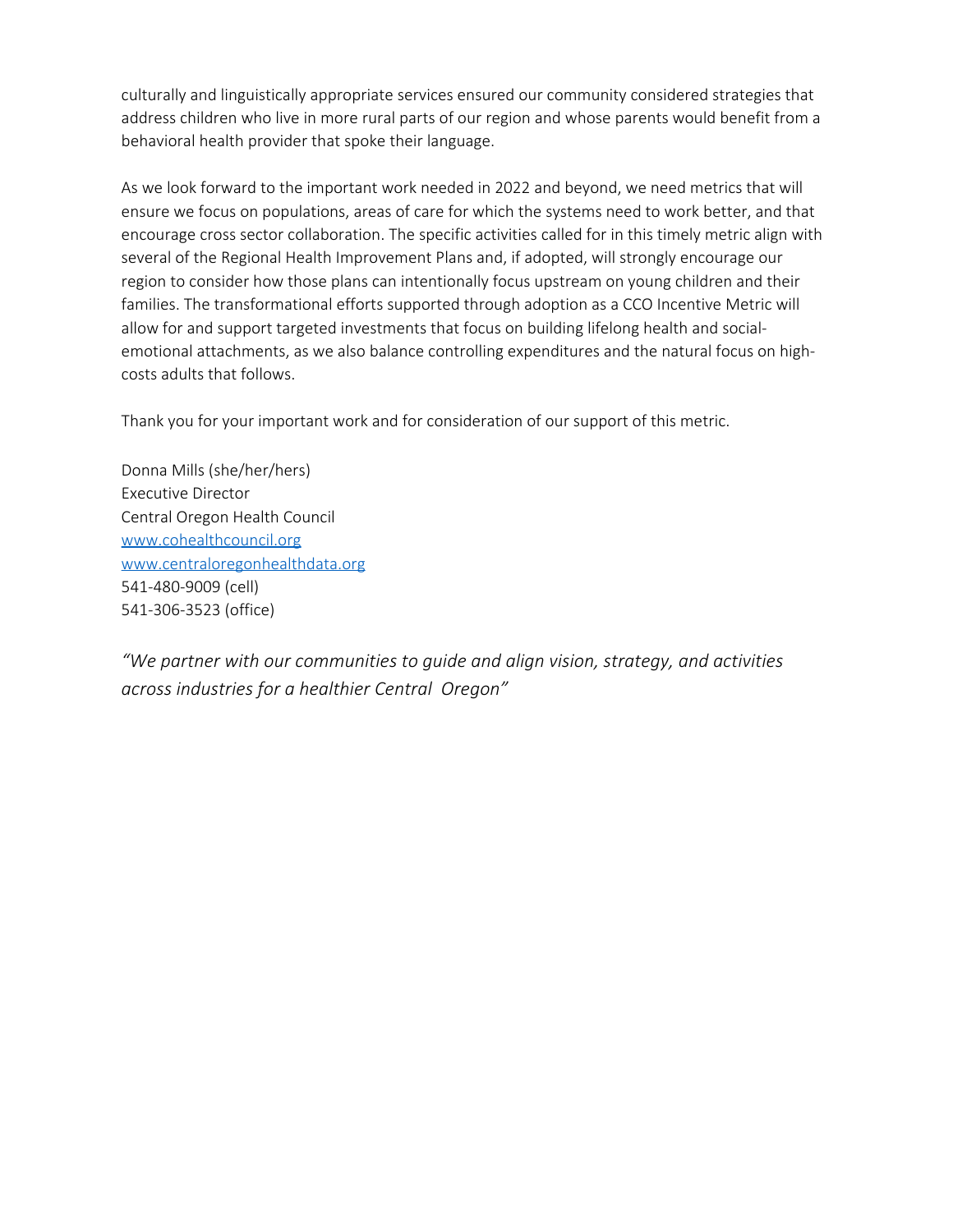From: Suzanne Dinsmore [<suzannem@childhoodhealth.com>](mailto:suzannem@childhoodhealth.com) **Sent:** Monday, May 17, 2021 9:43 PM **To:** Metrics Questions [<Metrics.Questions@dhsoha.state.or.us>](mailto:Metrics.Questions@dhsoha.state.or.us) **Subject:** Metrics and Scoring committee written comment for Friday

**Think twice** before clicking on links or opening attachments. This email came from outside our organization and might not be safe. If you are not expecting an attachment, contact the sender before opening it.

Written comment on the HAKR Social Emotional Metric:

I am a pediatrician with 40 years of experience and work in a Five Star PCPCH with integrated behavioral health and a Healthy Steps site. I was a participant in the Kindergarten Readiness working group as I clearly understand the importance of the first five years of life in terms of long term physical health, mental health and adult success.

First, there is clear evidence that social emotional health, in addition to optimal development in the other areas of development, an adequate knowledge base and good physical health, is necessary for kindergarten readiness. Kindergarten readiness, in and of itself, predicts a better likelihood of reading competency by third grade, high school graduation and better adult health. Secondly, better social emotional health throughout childhood and the teen years is contingent on positive relationships with adults in the life of a child. There is also evidence that more positive relationships with adults in a child's life is protective of their mental health in adulthood. There is, therefore, a great deal to be gained by promoting kindergarten readiness in children for the individual child as well as society as a whole.

I feel a social emotional incentive metric is an efficient and effective tool to incentivize focus on social emotional health of children in the first five years of life. Oregon saw a huge increase in developmental screening as a result of the developmental screening metric and I would expect the same result for a social emotional metric. Working in a practice that has been screening for social emotional health in children in the first five years of life using the SWYC for the past three years, I know that screening is possible and acceptable to parents. I also know from experience that there are interventions we can implement in primary care to improve social emotional health and thus kindergarten readiness. There are tools that we can use universally for children in this age group to promote better social emotional health and ultimately kindergarten readiness. In addition, for those children whom we identify at risk of social emotional delays, integrated behavioral health in primary care allows us to provide the family guidance in promotion of better social emotional health.

I, therefore, support the HAKR Social Emotional Metric for three reasons. First, there is clear evidence that children and society as a whole benefit from better kindergarten readiness. Second, in our experience at Childhood Health Associates of Salem, social emotional screening and interventions in primary care to promote better social emotional development have been possible to implement. Lastly, a social emotional metric for Kindergarten Readiness is a powerful tool for transformational changes in the delivery of services in primary care to promote positive long term outcomes for all children.

Thank you for the opportunity to share my thoughts.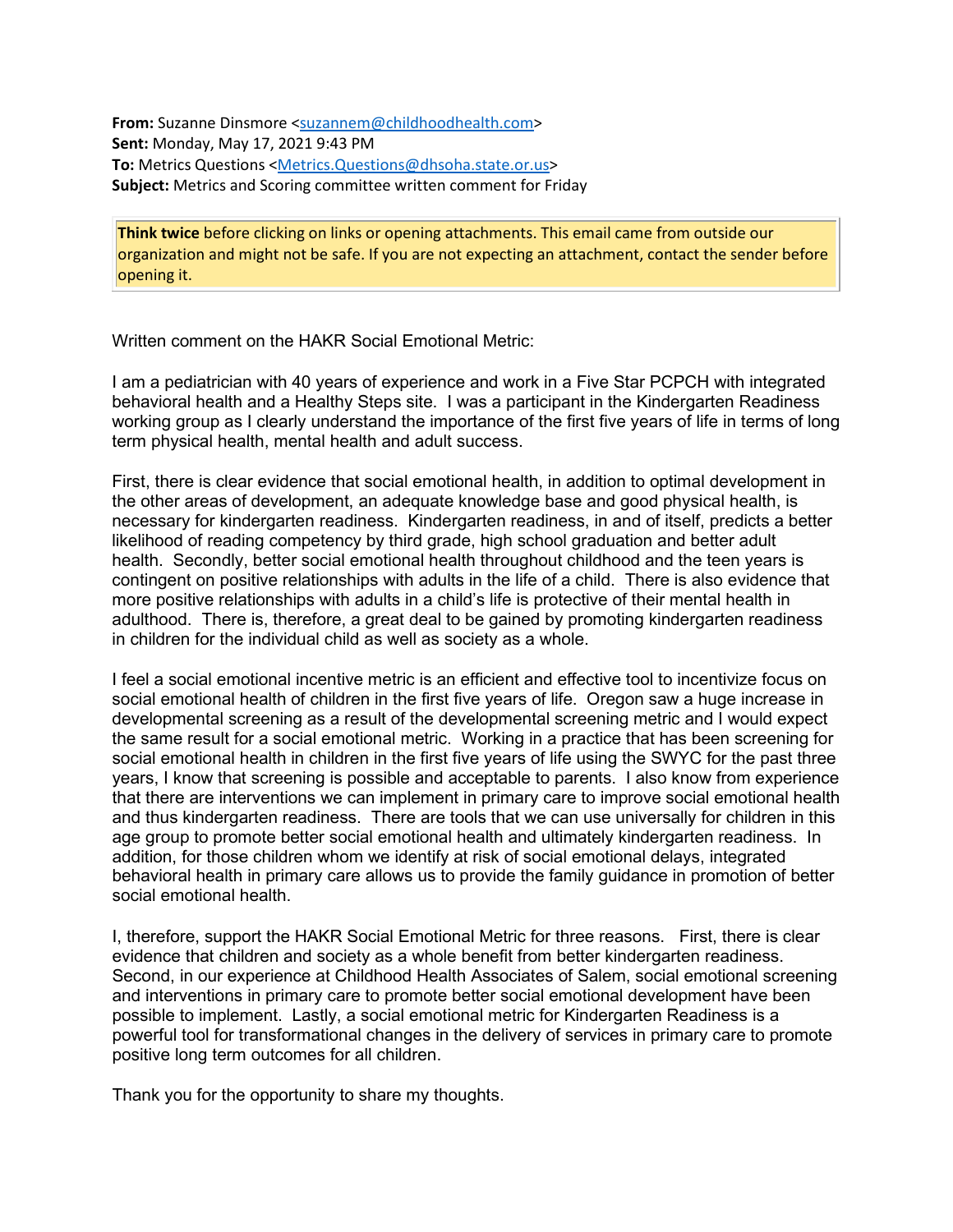Suzanne McClintick MD Childhood Health Associates of Salem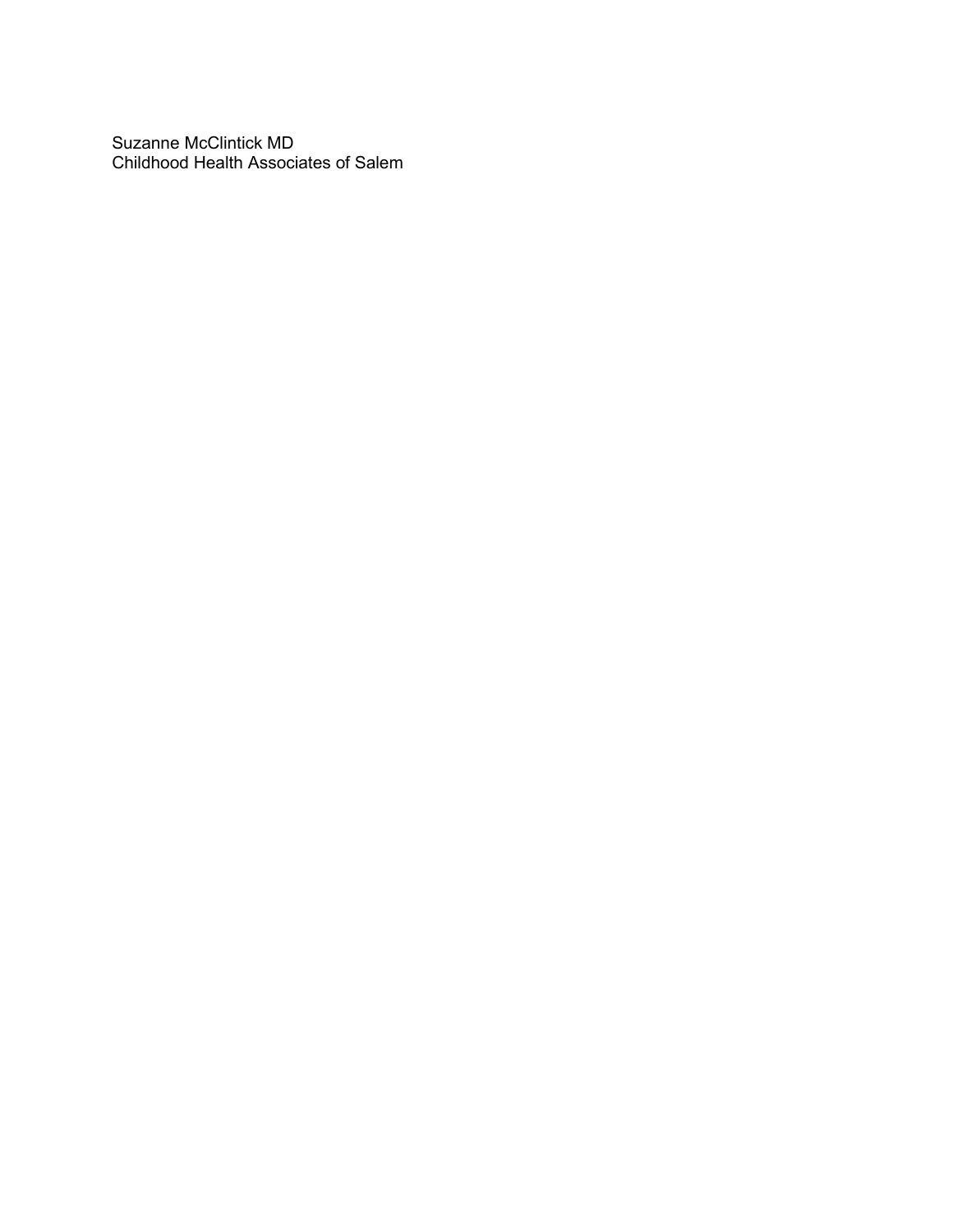

SUE MILLER *Chair, Early Learning Council*

PATRICK ALLEN *Director, Oregon Health Authority*

ANGELA BLACKWELL

KATY BROOKS

PETER BUCKLEY

COLT GILL *Deputy Superintendent, Oregon Department of Education*

ANNE KUBISCH

GEORGE MENDOZA

DR. MARGARET MILLER

MARGARET SALAZAR *Executive Director, Oregon Housing and Community Services*

KALI THORNE LADD

LIESL WENDT *Deputy Director, Oregon Department of Human Services*

ALYSSA CHATTERJEE *Acting Early Learning System Director*

### **Oregon Early Learning Council**

700 Summer Street NE, Suite 350 Salem, OR 97301

May 18, 2021

Metrics and Scoring Committee Office of Health Analytics, Oregon Health Authority 500 Summer St. NE, E-64 Salem, OR 97301

Dear Members of the Metrics and Scoring Committee,

I write on behalf of the Early Learning Council in support of establishing a CCO System-Level Children's Social-Emotional Health Metric. Addressing young children's social-emotional health is crucial in ensuring that children arrive ready for kindergarten, a driving priority in *Raise Up Oregon: A Statewide Early Learning System Plan*.

I appreciate the many partnerships that led to the understanding of the need for this metric, including leadership from the Oregon Health Authority, Oregon Pediatric Improvement Partnership and Children's Institute. The goals and design of the Metric thoughtfully address priorities found in Raise Up Oregon:

- Leveraging available data and data analysis capacity of CCOs to examine the current reach of social-emotional health screenings, assessments, and services in a variety of health care and potentially early learning settings.
- Mapping community-based early learning and family support assets with a lens on exploring how CCOs can collaborate with early learning partners to build capacity of social-emotional health services, including exploration of innovative billing opportunities and other financing arrangements.
- Using data and asset mapping to galvanize conversations with cross-sector partners and families about strengths, gaps, and opportunities to build capacity.
- Applying an equity lens to meaningfully partner with families and communities who have been historically marginalized as a result of racism and systemic bias in the identification of needs and gaps and the co-creation of CCO strategies to enhance capacity.

By instituting the CCO System-Level Children's Social-Emotional Health Metric, Oregon Health Authority will support the state's implementation of Raise Up Oregon, which will lead to deeper health and education outcomes for the youngest Oregonians. You have our strong endorsement for the proposed Metric, and the Early Learning Council is prepared to assist in any way that we can to assure success.

Sincerely,

Sue Miller, Chair Early Learning Council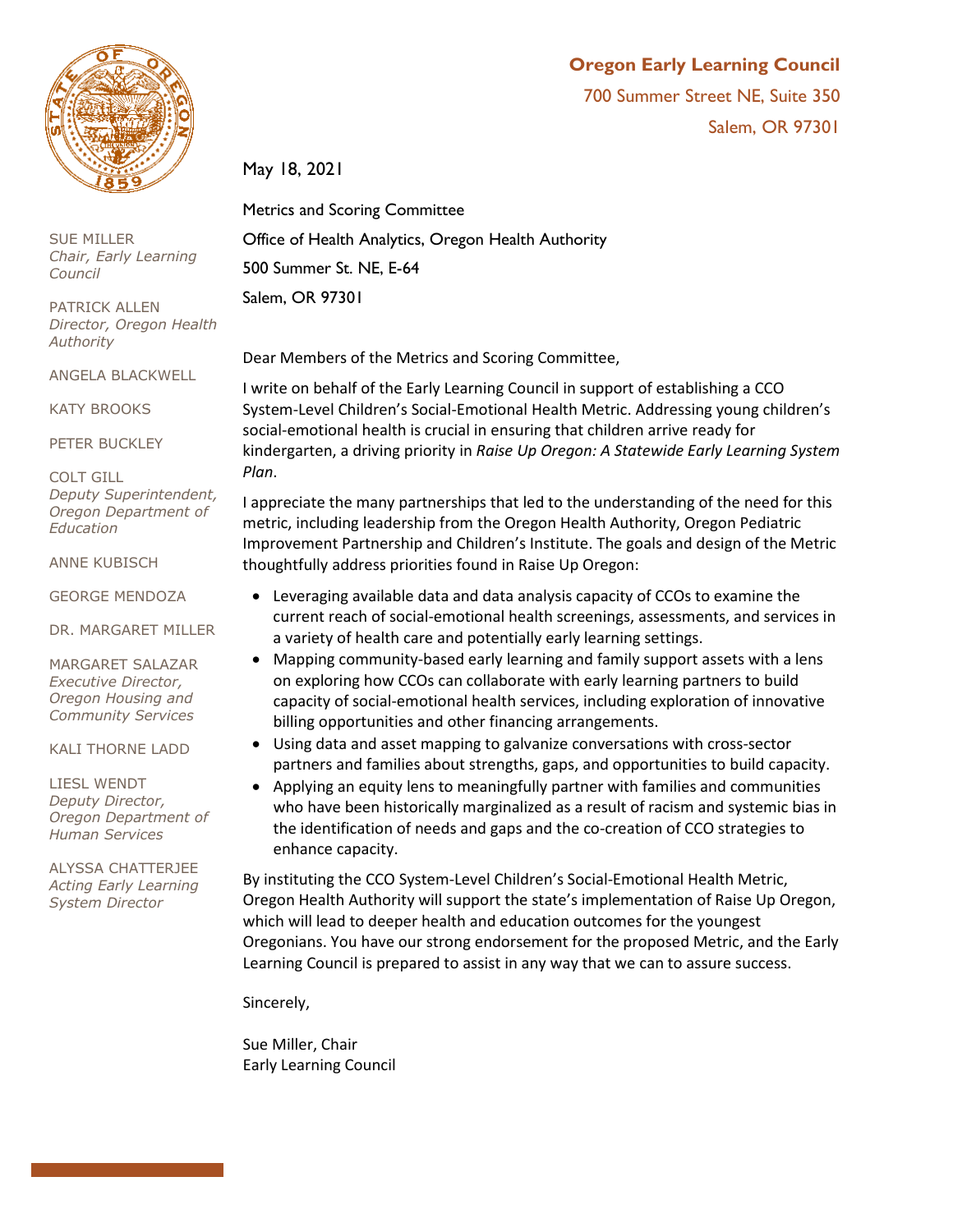

DATE: May 18, 2021 TO: Amit Shah, MD, Chair and Members of the OHA Metrics & Scoring Committee FROM: R.J. Gillespie, MD, MHPE, FAAP Oregon Pediatric Society SUBJECT: Input on the proposed HAKR Social Emotional Health Metric

Esteemed Colleagues:

I am writing in support of the Social Emotional Health metric that has been proposed to the committee as a component of the Health Aspects of Kindergarten Readiness bundle. The Oregon Pediatric Society and I believe that the metric should include attention to system and practice capacity to address social emotional prevention and promotion.

For the last year, the Oregon Pediatric Society has been working with the American Academy of Pediatrics on a learning collaborative entitled Addressing Social Health and Early Childhood Wellness (ASHEW). As a member of the national planning team for this project, I was excited to bring the work to six practices in Oregon. The project centers on how to integrate screening for social determinants, maternal depression, and social emotional health into a comprehensive assessment of child and family wellness. We have learned a great deal about the on-the-ground implementation of these screening tools, and believe that our lessons learned can help inform the Metrics & Scoring Committee on strengthening the metric.

At the national level, the planning team was preparing to recruit state chapters to participate in the project as COVID was beginning to unfold. Given the demands that the pandemic put on practices, we debated whether it was the right time to engage practices in new screening work; however we recognize that COVID uncovered a lot of social determinants and mental health needs amongst the pediatric population. It therefore seemed that as the pandemic raged, it was actually the exact right time to address social determinants and social emotional health in a structured way. We believe the SE metric is therefore timely and should be endorsed by the committee.

One of the primary concerns raised by practices implementing social emotional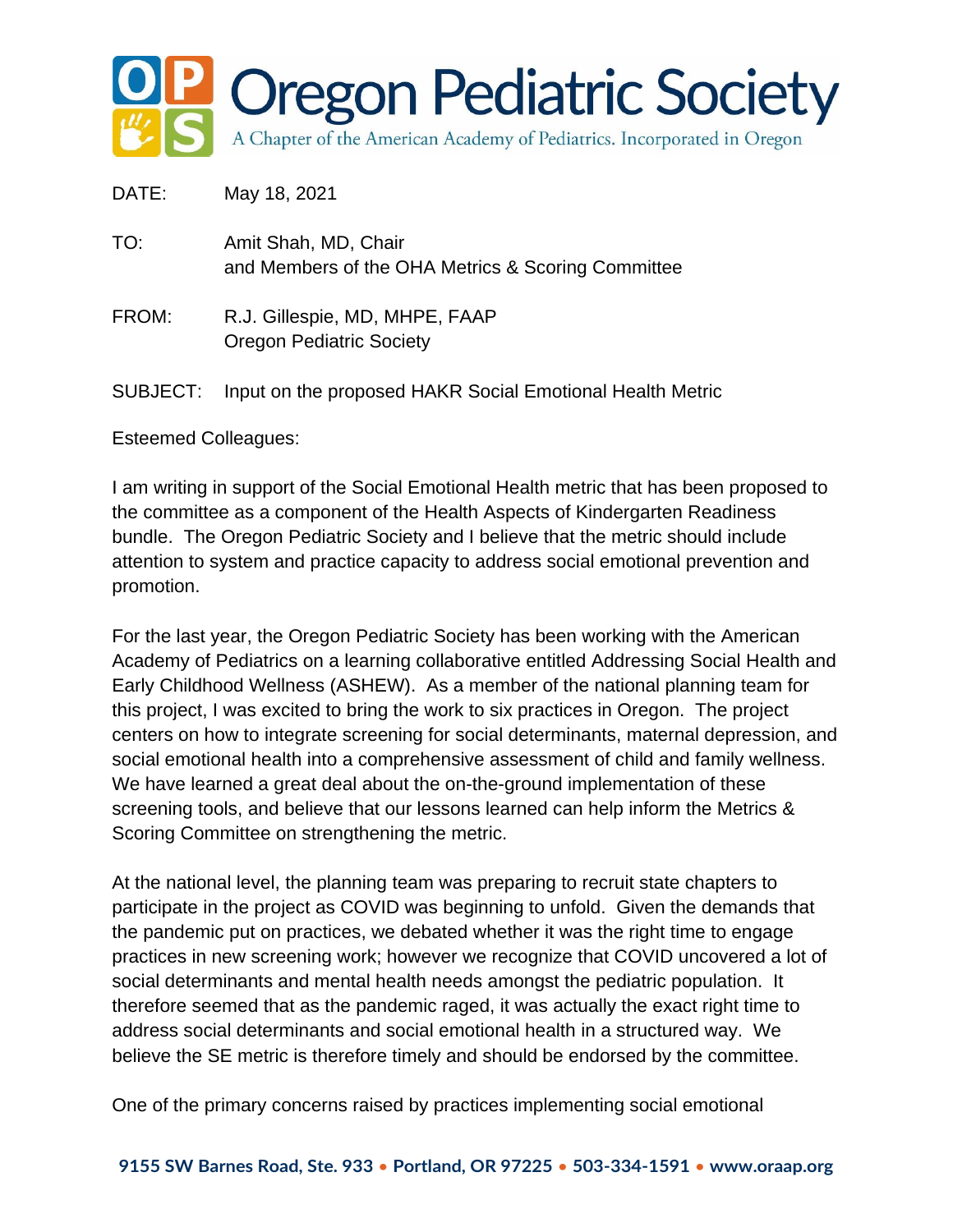

screening tools is the challenge in having a conversation with families about the meaning of the tool. For many families, the first structured conversation about social emotional health happens at the point of screening. Because SE health is a somewhat unfamiliar concept for families, the credibility of the tool is called into question when a concern is identified, making follow up less likely because the family doesn't understand the value of the tool or the meaning of the finding.

The second concern that is consistently raised by practices is the lack of resources for an appropriate follow up. Community based organizations that address early infant mental health are scarce; most integrated behavioral health providers are overwhelmed by the demands to respond to the growing mental health needs of our adolescent population and have little bandwidth to engage with families on early childhood socialemotional promotion and prevention.

We believe that social emotional screening, as a process metric, is inadequate for ensuring outcome improvements for families. Analogous to the overall process for general developmental screening, the practice-based response to social-emotional health should include social emotional prevention and promotion in addition to screening for risk, and connecting at-risk children to appropriate services. This will require a system build on two fronts: improving practices' ability to address social emotional health in a comprehensive way, and improving the system of care that responds to risk when it is identified.

Therefore, it is of great benefit that CCOs will be asked to complete detailed asset mapping that supports the entire continuum of care for early social emotional health. We especially emphasize the importance of the following in the asset-mapping process:

- 1. In order to ensure a necessary focus on promotion and prevention, **asset mapping should include attention to primary care practices' ability to address social emotional health and wellness** as part of their routine developmental promotion and prevention efforts. This requires specific training that goes beyond prior training in general developmental screening.
- 2. Integrated behavioral health, while an important aspect of responding to at-risk individuals, needs to be explored beyond the simple existence of behavioral health providers within a practice. **Asset mapping should include the integrated behavioral health providers' capacity and current workflows for early childhood social emotional promotion and prevention**.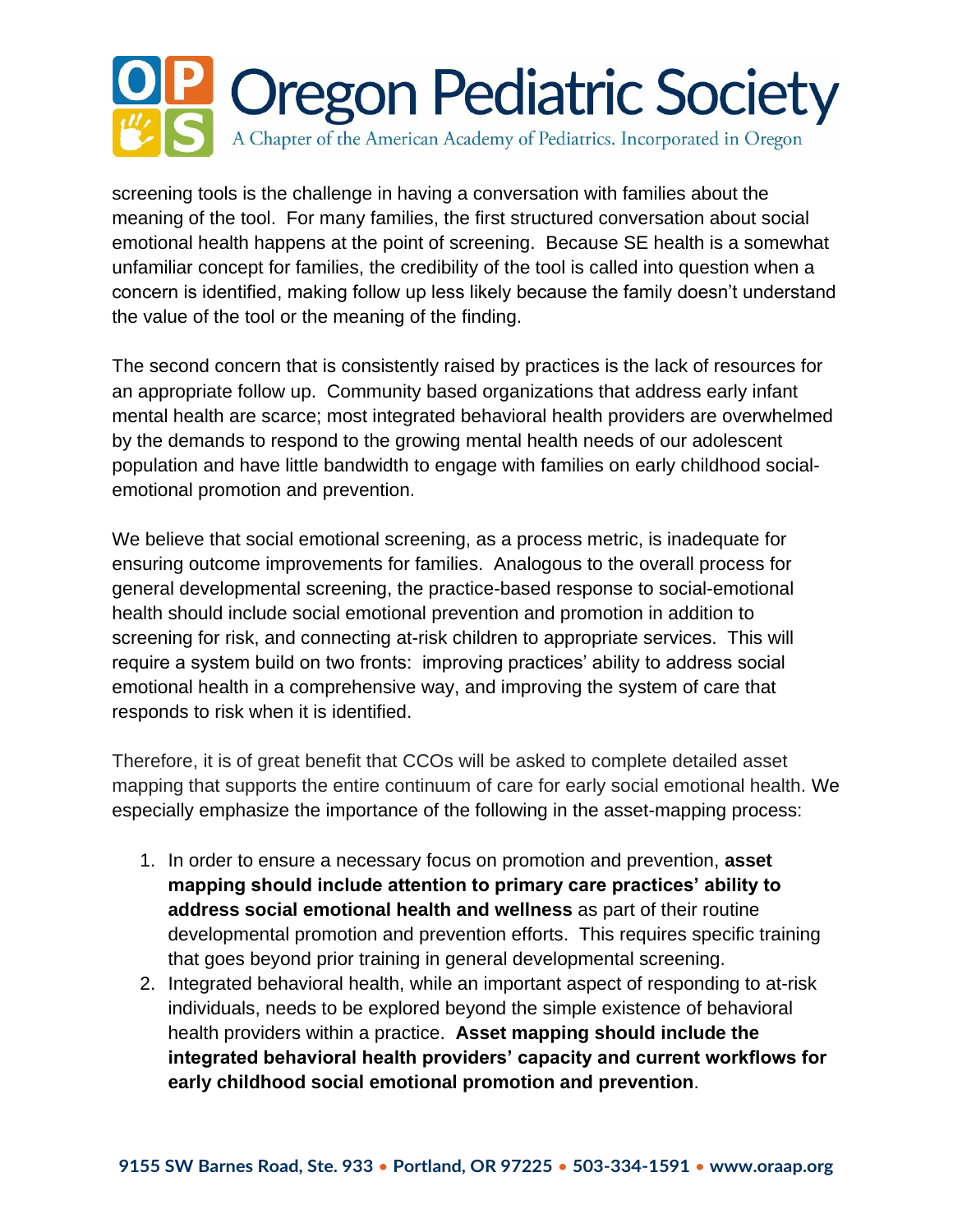

3. While there is also great interest in community health workers, peer navigators, and traditional health workers amongst the CCOs in the state, most models for CHWs are focused on adult chronic disease management. **Asset mapping should include pediatric models for CHW use in peer navigation / parent coaching**, as this could be a model for actually improving outcomes in early childhood.

We are excited to see the committee's interest and energy in addressing early childhood health, and support the evolution of this metric. We are also eager to see that the metric goes beyond a simple process metric about whether or not screening was completed (often becoming a simple checklist for a provider), but rather addresses a larger system context that ultimately can impact kindergarten readiness and early childhood health and wellness.

Thank you for your work on behalf of Oregon's children.

*R.J. Gillespie, MD, MHPE, FAAP* Pediatrician, The Children's Clinic, Portland OR Oregon Pediatric Society Physician Co-Lead, ASHEW Project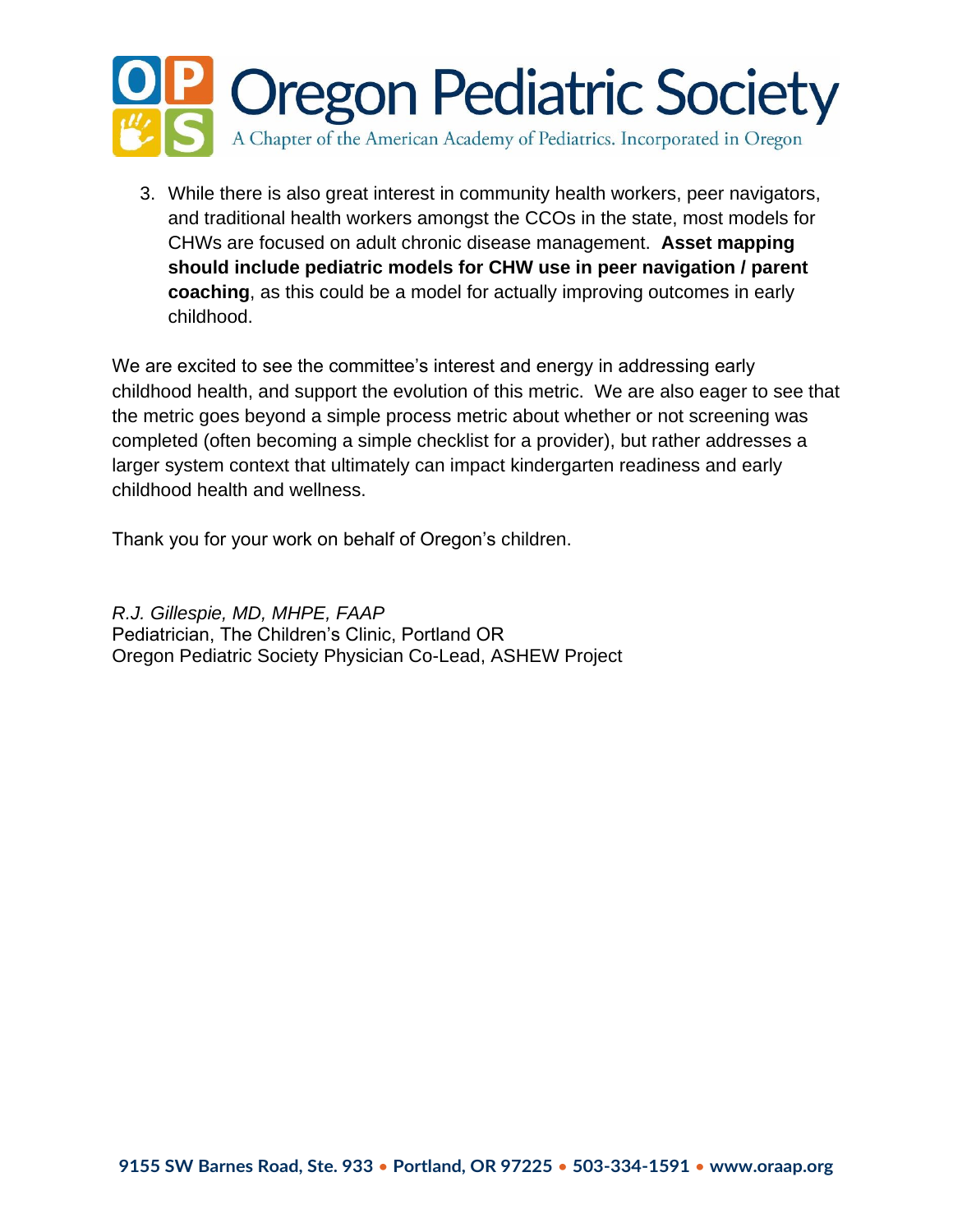

DATE: May 18, 2021

TO: Amit Shah, MD, Chair and Members of the OHA Metrics & Scoring Committee

SUBJECT: Input on the proposed HAKR Social Emotional Health Metric

Esteemed Colleagues:

My name is Sherri Alderman. I am a board-certified Developmental Behavioral Pediatrician with infant mental health endorsement at the highest level in both clinical and policy. I have dedicated my 23-year career to caring for infants and young children, first as a general pediatrician and then as a subspecialist. I have a degree and experience in public health, and currently serve as the Chair of the American Academy of Pediatrics Council on Early Childhood.

I am also a board member of the Oregon Pediatric Society (the state chapter of the American Academy of Pediatrics), and we support the Social Emotional Health metric that has been proposed to the committee as a component of the Health Aspects of Kindergarten Readiness bundle. We believe that the metric should include attention to:

- **(a) building professional capacity to address social and emotional promotion and prevention as a strength-based approach to infant and early childhood mental and behavioral health and**
- **(b) comprehensive mapping and assessment the infant and early childhood system that contributes to social and emotional health**

Situated between social emotional screening and referral is promotion and prevention of social and emotional development. Social and emotional development, as with early brain development, begins during pregnancy. Thus, **medical providers positioned to promote social and emotional development should include obstetrics in addition to pediatricians and family practice providers.** 

The community of early childhood professionals is positioned to advance social and emotional development promotion and prevention, but only if they have the specific infant mental health education, training, and resources currently lacking among the vast majority of medical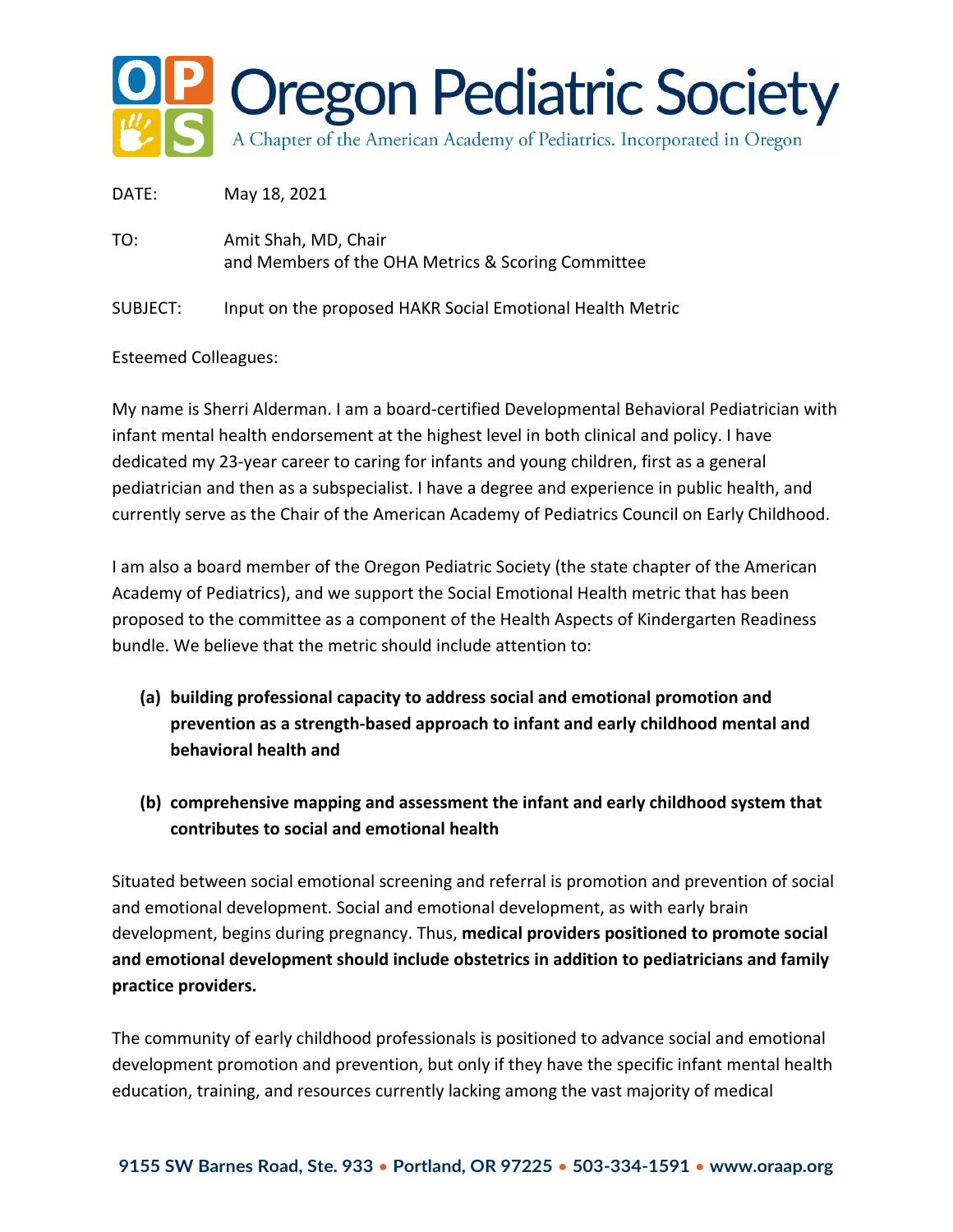# P Oregon Pediatric Society A Chapter of the American Academy of Pediatrics. Incorporated in Oregon

providers. Therefore, I strongly encourage the Committee to include in the metric **intentional and robust opportunities for practitioners to receive education, training, coaching, resources, and tools that are infant mental health informed.** With minimal training on infant mental health strategies, a medical provider could within any clinic visit model, coach, and/or provide brief interventions that promote social and emotional development and, in so doing, build parent competence and confidence to do similarly at home.

In mapping behavioral health services, integrated in primary care or not, special consideration is highly warranted to assure that professionals have infant and early childhood mental health expertise. Only a minority of behavioral health providers have such specialized training, skills, and experience. Oregon has purchased and implemented a nationally-recognized process for formally recognizing highly specialized cross-sector infant mental health professionals through a rigorous standardized endorsement process hosted and managed by the Oregon Infant Mental Health Association [\(www.orimah.org\)](http://www.orimah.org/). Early childhood professionals with infant and early childhood mental health endorsement credentials can reliably be assumed to hold this specialized expertise. **Mapping should include identification of infant mental health-endorsed professionals.**

Lastly, community environment is a major contributor to infant and early childhood mental health, including social and emotional development. For this reason, **a comprehensive mapping and assessment of local infant- and child-friendly opportunities not captured by Medicaid coding are critically important components of any community survey.** Resources and opportunities such as access to libraries and safe greenspaces significantly contribute to healthy physical, mental, behavioral, and cognitive development. A simple Google app can map these.

It is tremendously exciting to see the Committee's interest in addressing social and emotional development as a component of infant and early childhood mental health and support this evolving metric. Its success at advancing social and emotional development leading to kindergarten readiness is dependent on infant mental health professional expertise and advancement of infant- and child-friendly opportunities and spaces. I remain available for questions and can provide further details as is helpful.

*Sherri L. Alderman, MD, MPH, IMHM-E®, FAAP* Developmental Behavioral Pediatrician Oregon Pediatric Society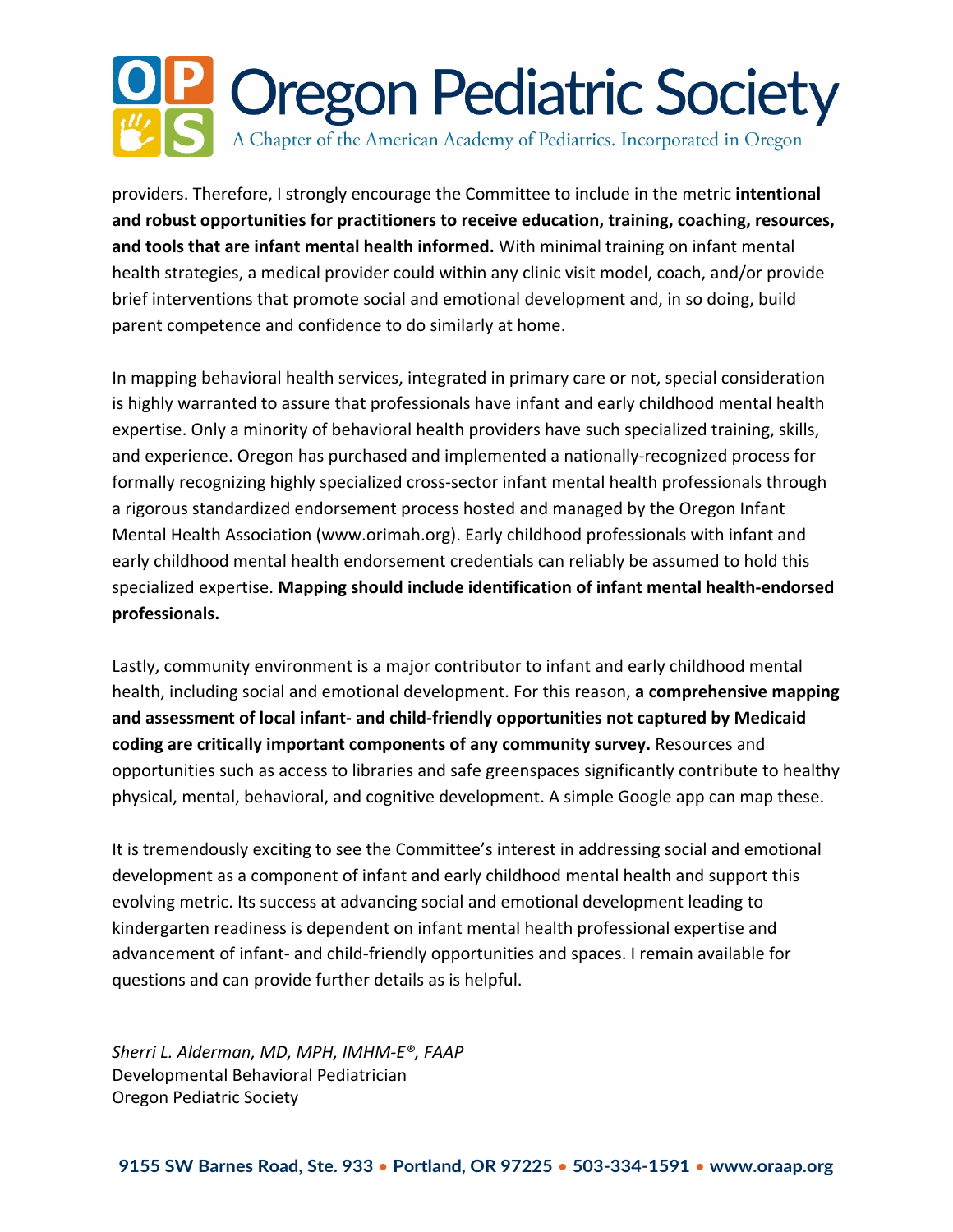## **INFANT & EARLY CHILDHOOD MENTAL HEALTH**

### *Social & Emotional Health Are Embedded in Infant & Early Childhood Mental Health*

- The infant or young child are the focus, measure, and result by which the success of any paradigm can be determined.
- Infant brains are exquisitely sensitive to environment.
- Environment includes human relationships, experiences within the community, and family and community culture.
- Positive experiences, often micro moments of human encounters within the community, penetrate protective human relationships and impact early brain development.
- Negative micro moments are the means by which racism derails healthy brain development

**Mapping and creating infant- and child-friendly communities and resources enriches human relationships and nurtures healthy early brain development.** 



**Academic performance among children born into poverty relates to caregiver sensitivity and secure attachment seen at 6 months of age** (Sroufe)

**Emotional regulation predicts physical health, substance dependence, personal finances, and criminal offending outcomes**  (Moffett)

**Impulse control in preschoolers predicts SAT scores, income, and incarceration** (Mischel)



Sherri L. Alderman, MD, MPH, IMHM-E, FAAP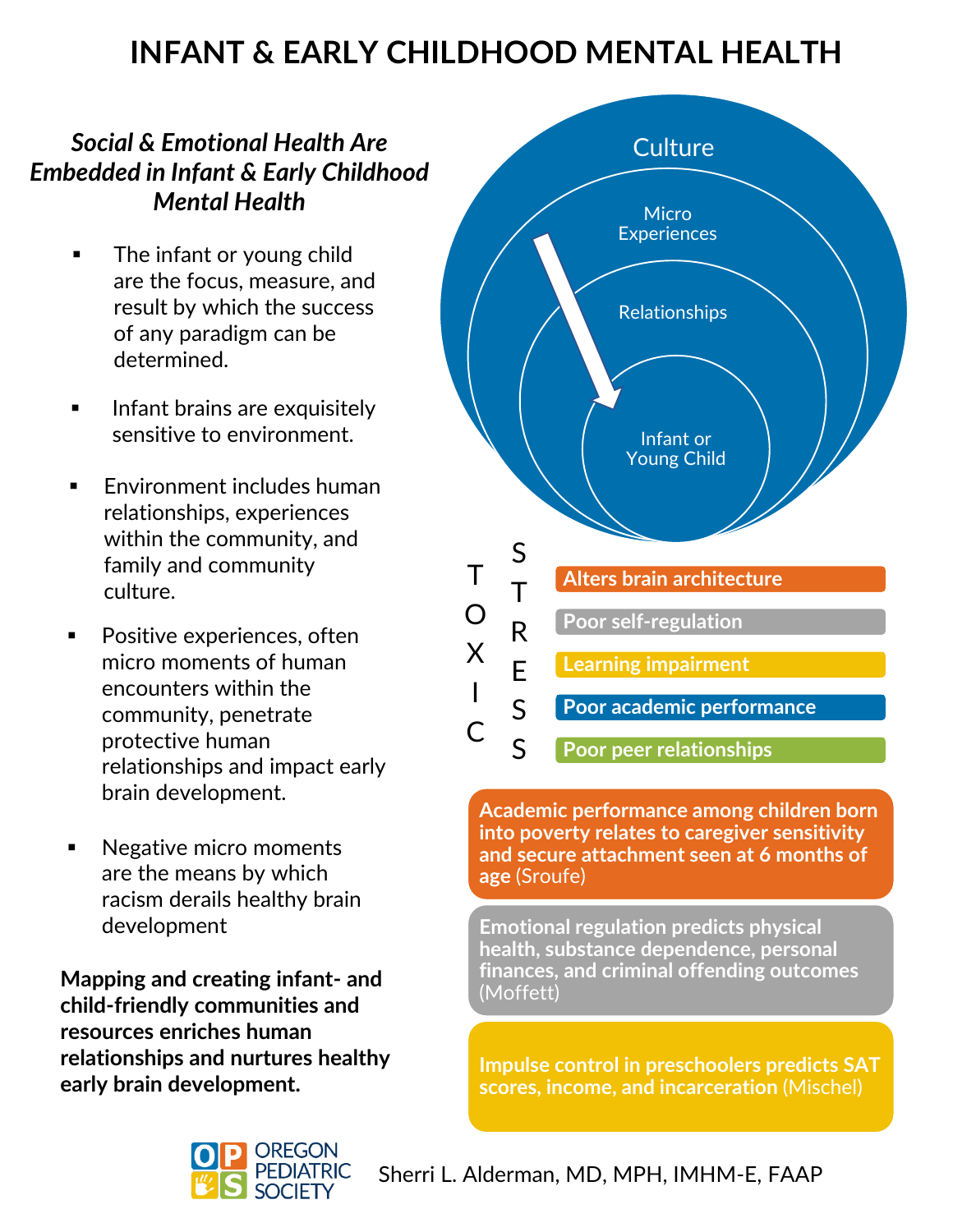TO: Metrics and Scoring Committee

FROM: Oregon Child Development Coalition

RE: Support for CCO metric on young children's social-emotional health

Dear Metrics and Scoring Committee,

My name is Karen Ayers and I am the Program and Partnership Manager with the Oregon Child Development Coalition (OCDC).

OCDC is here today to urge the committee adopt the new CCO metric on children's social-emotional health as a 2022 CCO incentive metric. We know momentum has been building for many years in Oregon around supporting the health sector to be more involved and work collaboratively with the early learning sector to ensure all children are ready for kindergarten. OCDC was represented on the initial Health Aspects of Kindergarten Readiness Technical Workgroup sponsored by the Metrics and Scoring Committee, and we brought our expertise in early childhood development and also represented the perspectives and experiences of the children and families we work with across the state.

OCDC is dedicated to improving the lives of children and families by providing early childhood education, care and advocacy with unique and supportive services to enhance family growth and community success. We believe that every single child should be cared for, educated and loved. We prepare young children for success in school, which prepares them for success in life. OCDC provides early care and education services to over 4500 children from prenatal to 5 years of age in 15 counties throughout Oregon. Our programs include Migrant and Seasonal Head Start, Migrant and Seasonal Early Head Start, Early Head Start Migrant and Seasonal Head Start/Child Care Partnership, Oregon Pre-Kindergarten and Prenatal to Three Oregon Early Head Start, MIECHV Home Visiting and Prenatal to Three Home base, Preschool Promise, and Early Head Start Child Care Partnership.

#### **In our work we see firsthand the importance of children's social and emotional health and the significant gaps in our systems that make it difficult and often impossible for children and families to access the services they need to address concerns early and prevent lifelong adverse impacts.**

We believe this measure will help transform our systems so that they are truly supportive of young children's health and well-being, bringing sectors closer together to collaborate and setting the stage for the early care and education system to prepare children to be ready for school. We need to focus on data to identify gaps and find opportunities for creative solutions. We also need stronger cross-sector collaboration to ensure each program and sector is making the best use of their resources, staff time, training and skills. Finally, we need to have a strong focus on communities that have been historically marginalized, and in particular those who cannot access services due to language barriers and a lack of culturally-responsive care.

OCDC is prepared to partner with CCOs across the state in this work. We already work in close partnership with the health system to ensure all children we serve get oral health assessments and services and bring on-site medical staff from FQHCs and health departments to help streamline services for children. We have a proven track record of coordinating to identify and resolve policy barriers that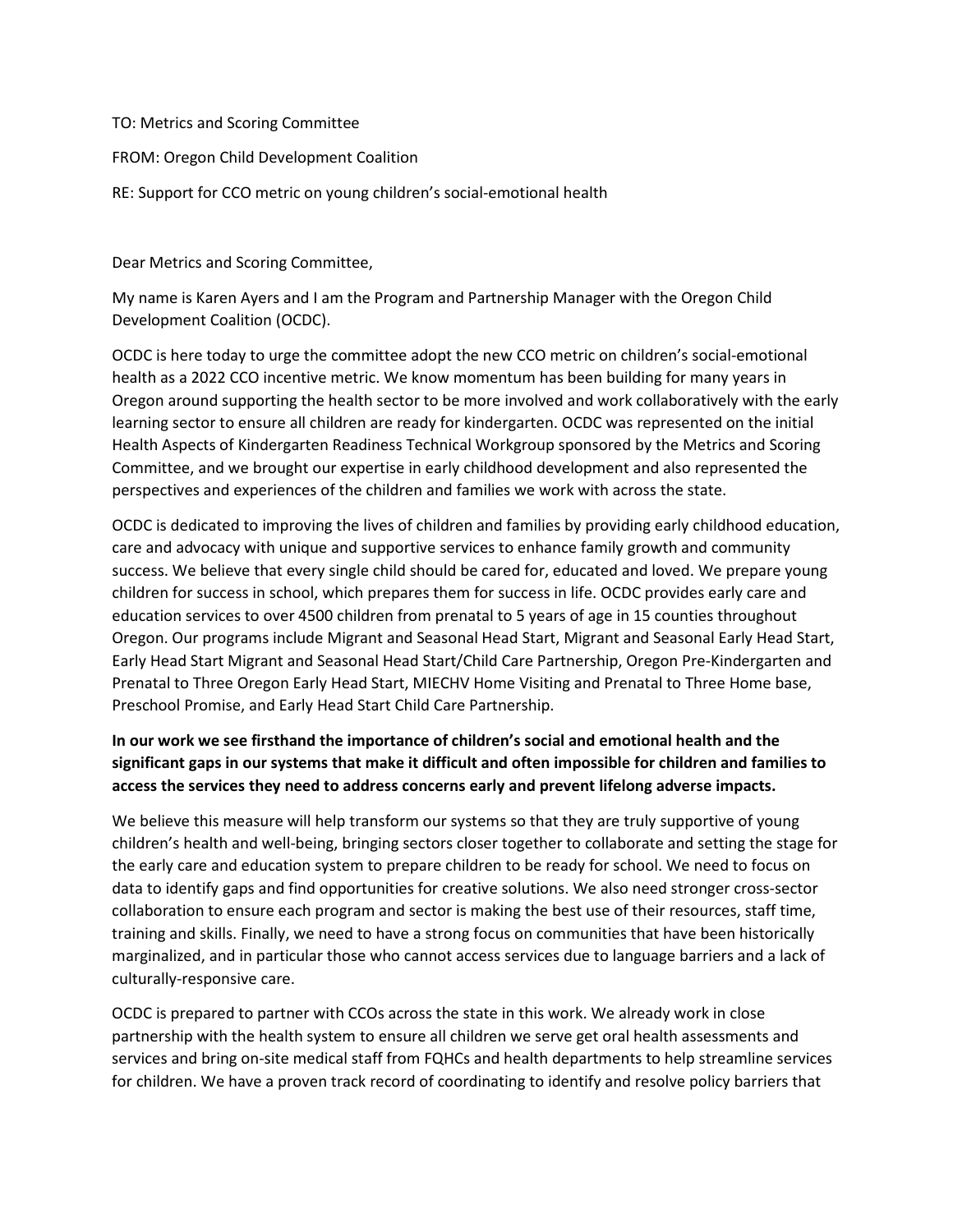impact access and capacity in oral health and mental health services, and we are eager to continue this work.

Not only is this work important, it is urgent. OCDC sees children and families every day who are facing isolation and trauma as a result of the pandemic, and an increased number of children with identified disabilities and health needs. A lack of access to social-emotional health services has been a problem for years, and we must move beyond talking about the problem to taking action.

Thank you for hearing our support.

Sincerely,

Karen Ayers Program and Partnership Manager, Oregon Child Development Coalition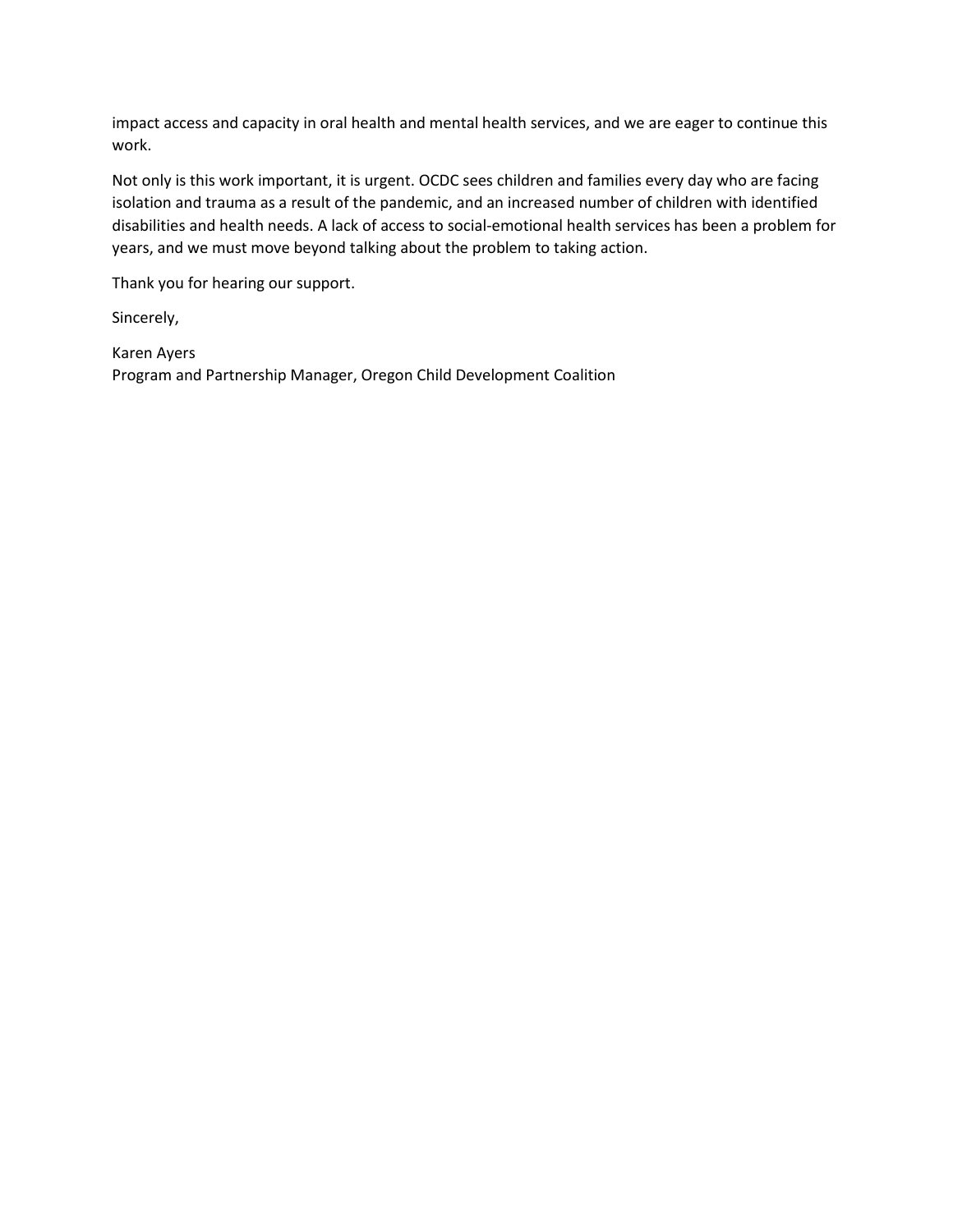**From:** DnD Barsotti <br />
deasystreet.net> **Sent:** Wednesday, May 19, 2021 11:08 AM **To:** Metrics Questions [<Metrics.Questions@dhsoha.state.or.us>](mailto:Metrics.Questions@dhsoha.state.or.us) **Subject:** Public testimony for Metrics and Scoring 5/21/2021

**Think twice** before clicking on links or opening attachments. This email came from outside our organization and might not be safe. If you are not expecting an attachment, contact the sender before opening it.

Testimony for Metrics and Scoring Committee meeting 5/21/2021 in support of kindergarten readiness social-emotional health metric.

I am Richard Barsotti, MD pediatrician at Metropolitan Pediatrics, a 5 Star Medical Home, in the Portland metropolitan area,

a participant in All:Ready which is a collaboration of 60 partners in Portland Metropolitan Area working to have all children and all systems ready for children starting kindergarten,

member of HAKR work group on kindergarten readiness metrics,

past board member of CCOs in the Portland area.

Being ready to learn when starting kindergarten is a significant indicator for future success and high school graduation. Social-emotional develop is essential for being able to learn. Presently there are limited resources available to intervene when there are issues identified in the healthcare or early learning environment. Intervention that when done earlier is more effective and more likely to affect the lifelong trajectory for this child. Working in a clinic that is a medical home with behavioral health specialist as part of our team we still have issues with accessing care for these issues. The barriers are availability of skilled therapist willing to care for our state covered patients. This is both an issue of the number of providers, reimbursement amount issues, and complexity of coding for services for reimbursement.

I believe that with some creative problem solving the CCOs working with the stake holders there can be creative solutions to decrease these barriers. In studying issues of access, I am also confident that children in the marginalized communities will have even less access to these services contributing to even more inequality in our community. Having this as a metric will stimulate the improvement in this very important aspect of kindergarten readiness. In the creative solutions using an equity lens it will be most important for this group of children and families. This glide path I see as a reasonable and doable approach. This conclusion is informed from my years as a pediatrician, years in clinic leadership, leadership in local CCOs, and involvement with cross section workgroups studying and understanding kindergarten readiness.

Thank you for your consideration of this metric.